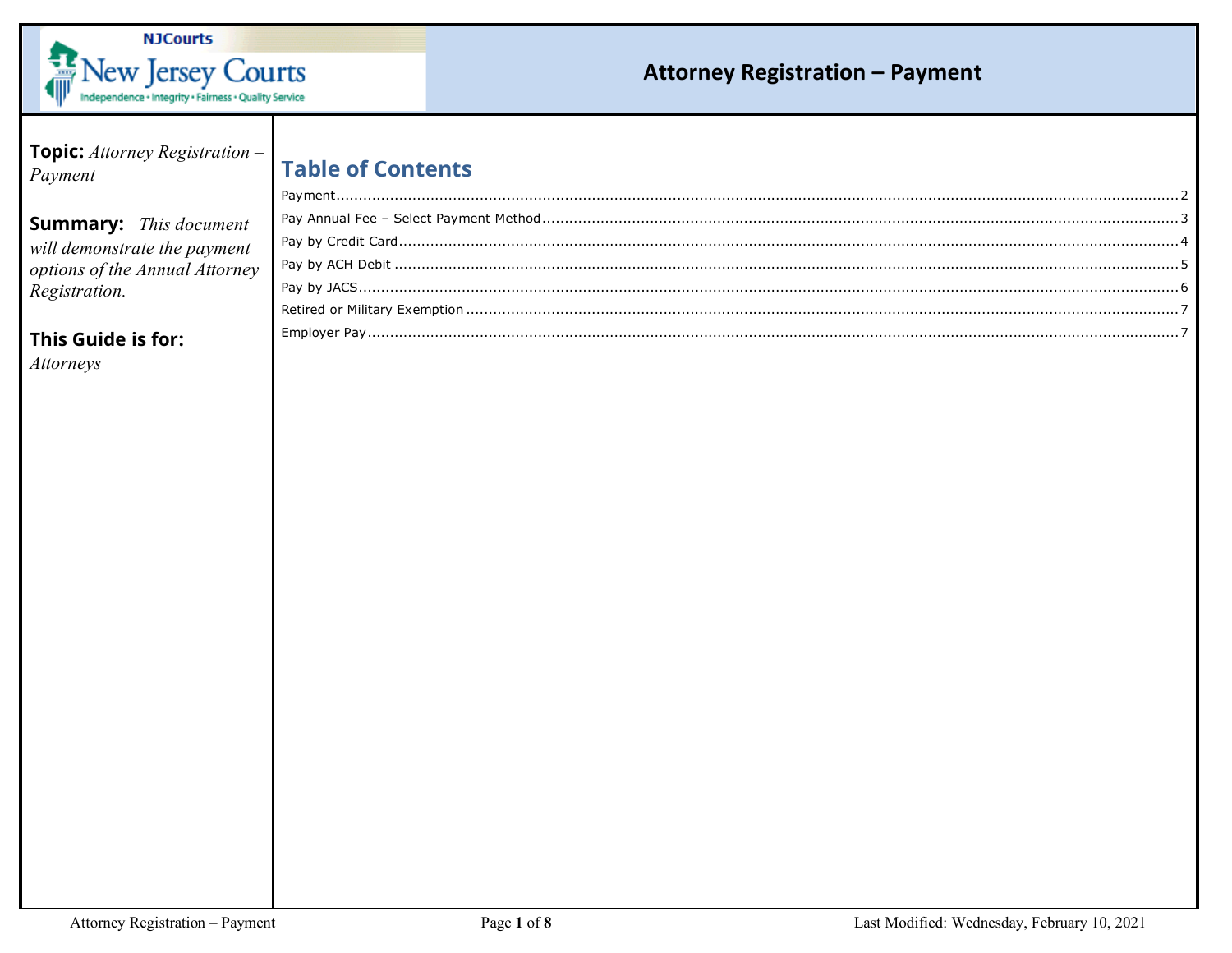

#### **Payment**

- <span id="page-1-0"></span>1. Review your registration statement to ensure it is accurate.
- 2. Satisfy your annual assessment by paying with a Credit Card, ACH debit, or by Judiciary Account Charge System (JACS).
- 3. Or claim an appropriate exemption.
- 4. Or if your employer has agreed to pay on your behalf, you may opt for employer payment.

**NOTE**: Please contact the Superior Court Clerk's Office for any questions about the registration process.

|                                                 | Registration Statement Review, Payment, and Exemption                                                                                                                                           |  |
|-------------------------------------------------|-------------------------------------------------------------------------------------------------------------------------------------------------------------------------------------------------|--|
|                                                 | To review your registration statement prior to selecting your payment method, click this button.<br><b>Review Registration Statement</b>                                                        |  |
|                                                 | Before selecting "Opt for Employer Pay", please confirm with your employer that an online payment will be made on your behalf. Payments can be made using American Express, VISA,               |  |
| MasterCard, Discover, ACH Debit, or JACS.       | sfaction of the annual assessment ultimately remains you adividual responsibility.                                                                                                              |  |
| ent/Exemption Options *                         | 3                                                                                                                                                                                               |  |
| Pay Annual Fee                                  | Request Retired Or Military Exemption<br>Opt For Employer Pay                                                                                                                                   |  |
|                                                 | For questions relating to payments and exemptions, please contact NJ Lawyers' Fund for Client Protection at 855-533-FUND (3863) or email LFCP.mailbox@njcourts.gov                              |  |
|                                                 |                                                                                                                                                                                                 |  |
|                                                 |                                                                                                                                                                                                 |  |
| Certification of Information                    |                                                                                                                                                                                                 |  |
| u                                               |                                                                                                                                                                                                 |  |
|                                                 | By checking the box and clicking "Finish", I certify that the foregoing statements made by me are true. I am aware that if any of the foregoing statements made by me are willfully false, I am |  |
| subject to discipline.                          |                                                                                                                                                                                                 |  |
| Initial to certify (first middle last initials) |                                                                                                                                                                                                 |  |
|                                                 |                                                                                                                                                                                                 |  |
|                                                 |                                                                                                                                                                                                 |  |
|                                                 |                                                                                                                                                                                                 |  |
|                                                 | For questions, please contact the Superior Court Clerk's Office at (609) 421 - 6100 or email SCCO.mailbox@njcourts.gov                                                                          |  |
|                                                 |                                                                                                                                                                                                 |  |
|                                                 |                                                                                                                                                                                                 |  |
|                                                 |                                                                                                                                                                                                 |  |
|                                                 |                                                                                                                                                                                                 |  |
|                                                 |                                                                                                                                                                                                 |  |
|                                                 |                                                                                                                                                                                                 |  |
|                                                 |                                                                                                                                                                                                 |  |
|                                                 |                                                                                                                                                                                                 |  |
|                                                 |                                                                                                                                                                                                 |  |
|                                                 |                                                                                                                                                                                                 |  |
|                                                 |                                                                                                                                                                                                 |  |
|                                                 |                                                                                                                                                                                                 |  |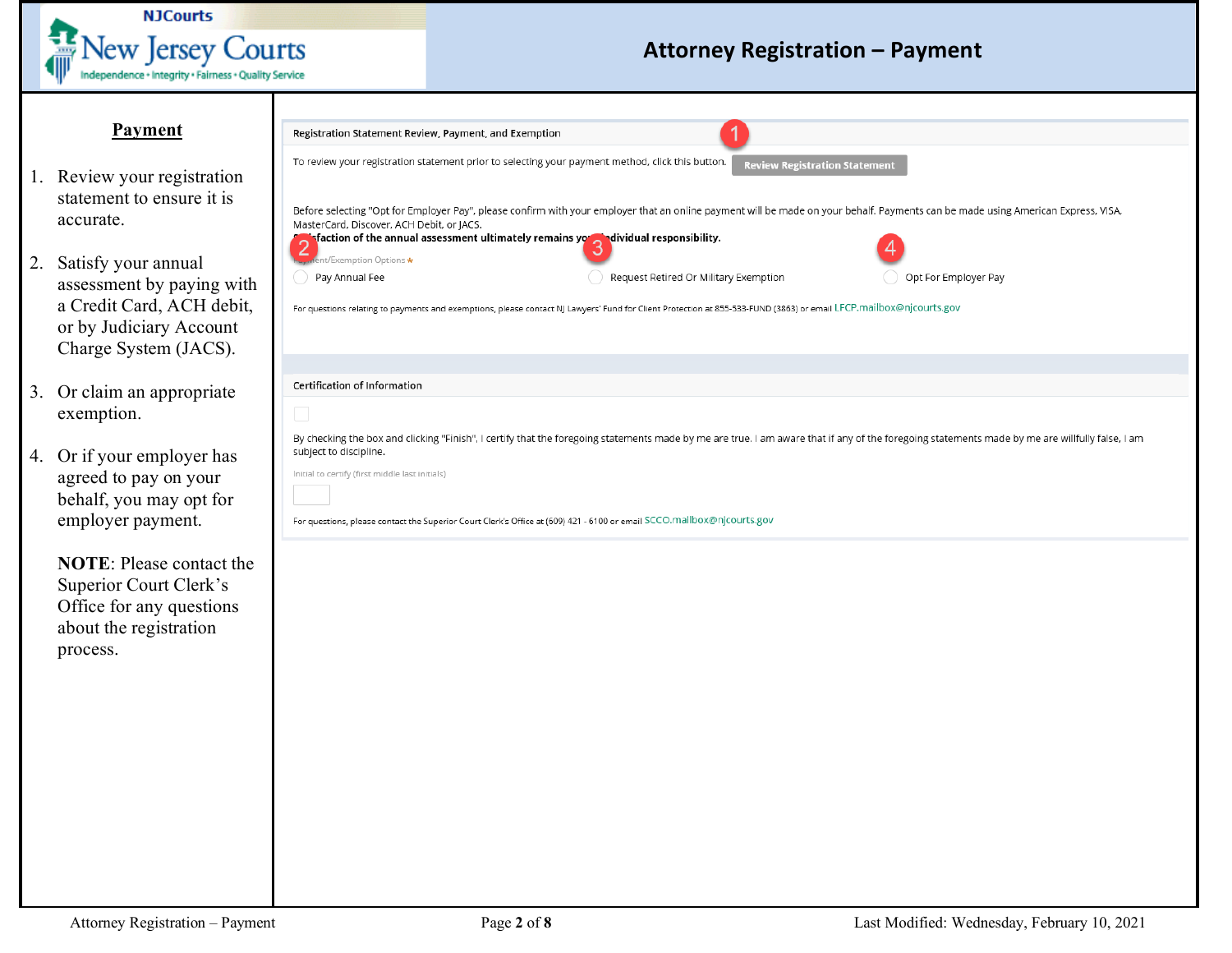

#### <span id="page-2-0"></span>**Pay Annual Fee – Select Payment Method**

After selecting "Pay Annual Fee", your amount due will display and you can select on of three methods to satisfy your assessment.

- 1. Credit Card
- 2. ACH Debit
- 3. JACS

|                | Registration Statement Review, Payment, and Exemption                                                                                                                                                                                                                                                                      |
|----------------|----------------------------------------------------------------------------------------------------------------------------------------------------------------------------------------------------------------------------------------------------------------------------------------------------------------------------|
|                | To review your registration statement prior to selecting your payment method, click this button.<br><b>Review Registration Statement</b>                                                                                                                                                                                   |
|                | Before selecting "Opt for Employer Pay", please confirm with your employer that an online payment will be made on your behalf. Payments can be made using American Express, VISA,<br>MasterCard, Discover, ACH Debit, or JACS.<br>Satisfaction of the annual assessment ultimately remains your individual responsibility. |
|                | Payment/Exemption Options *                                                                                                                                                                                                                                                                                                |
|                | Request Retired Or Military Exemption<br>Pay Annual Fee<br>Opt For Employer Pay                                                                                                                                                                                                                                            |
|                | For questions relating to payments and exemptions, please contact NJ Lawyers' Fund for Client Protection at 855-533-FUND (3863) or email LFCP.mailbox@njcourts.gov                                                                                                                                                         |
|                | Select a Payment Method                                                                                                                                                                                                                                                                                                    |
|                | Important Note: To ensure you receive your e-mail receipt, please add "LFCP.mailbox@njcourts.gov" to your list of approved senders.                                                                                                                                                                                        |
|                | Your total amount due for this billing year includes additional fees for late registration and/or noncompliance with your Continuing Legal Education requirement.                                                                                                                                                          |
|                | Amount Due: \$212.00                                                                                                                                                                                                                                                                                                       |
|                | Click here to view the current fee schedule.                                                                                                                                                                                                                                                                               |
|                | Pay by Credit Card - VISA, MasterCard, Discover, American Express (Service fee of 0% will be applied and is non-refundable)                                                                                                                                                                                                |
| $\overline{2}$ | Pay by ACH Debit (US Banks only)                                                                                                                                                                                                                                                                                           |
| 3              | Pay by JACS (Judiciary Account Charge System)                                                                                                                                                                                                                                                                              |
|                | Certification of Information                                                                                                                                                                                                                                                                                               |
|                | n.                                                                                                                                                                                                                                                                                                                         |
|                | By checking the box and clicking "Finish", I certify that the foregoing statements made by me are true. I am aware that if any of the foregoing statements made by me are willfully false, I am<br>subject to discipline.                                                                                                  |
|                | Initial to certify (first middle last initials)                                                                                                                                                                                                                                                                            |
|                | For questions, please contact the Superior Court Clerk's Office at (609) 421 - 6100 or email SCCO.mailbox@njcourts.gov                                                                                                                                                                                                     |
|                |                                                                                                                                                                                                                                                                                                                            |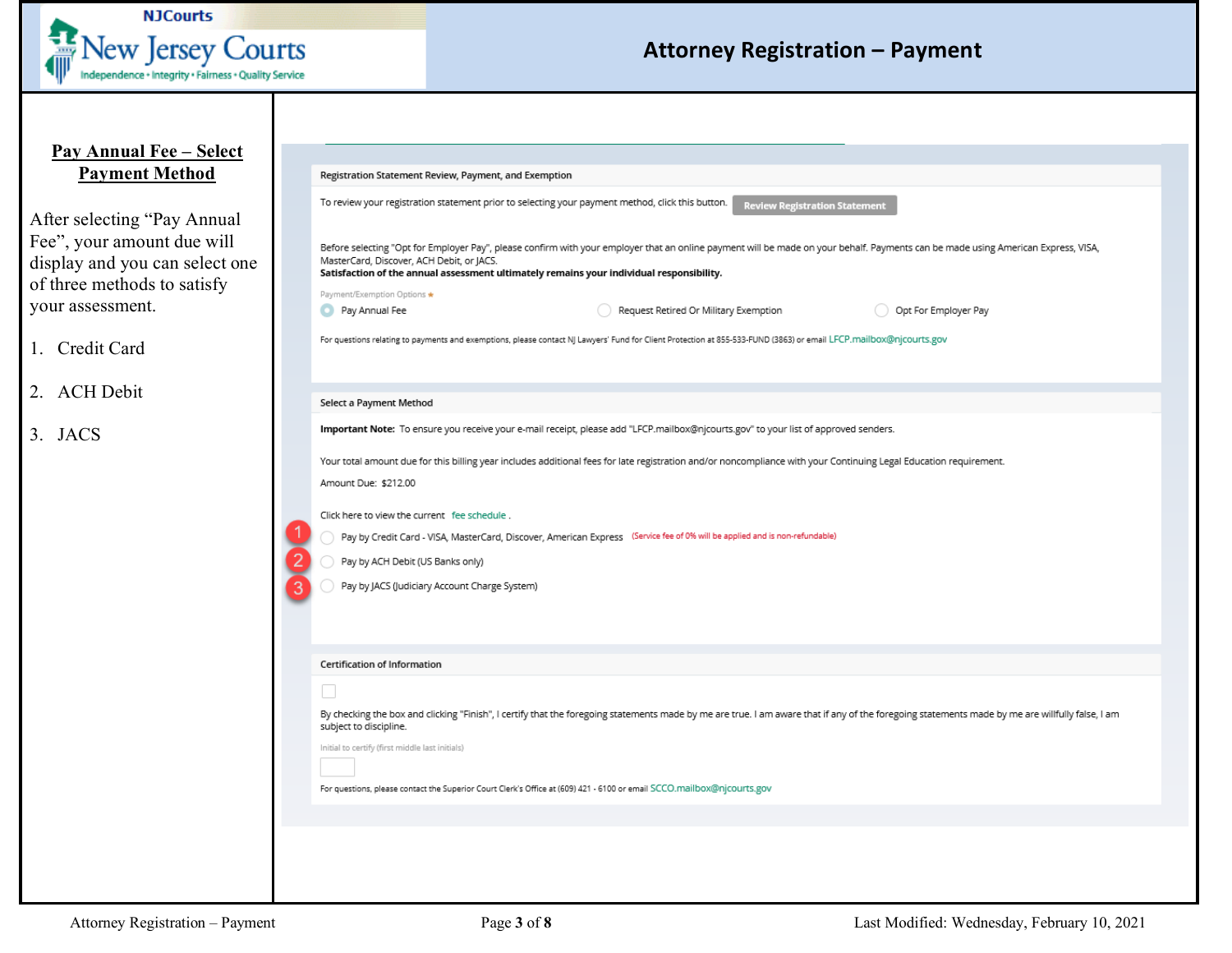

### <span id="page-3-0"></span>**Pay by Credit Card**

- 1. Select "Pay by Credit Card".
- 2. Click to acknowledge the Certification of Information.
- 3. Enter your initials in the textbox to certify.
- 4. Click Finish to Proceed to the Credit Card Processor screen and complete payment.
- 5. After clicking Finish, you will be directed to the Credit Card Processor site, NICUSA. At that site, submit your billing and payment details.
- 6. If payment was processed successfully, you will be redirected back to a confirmation screen that includes your receipt link.

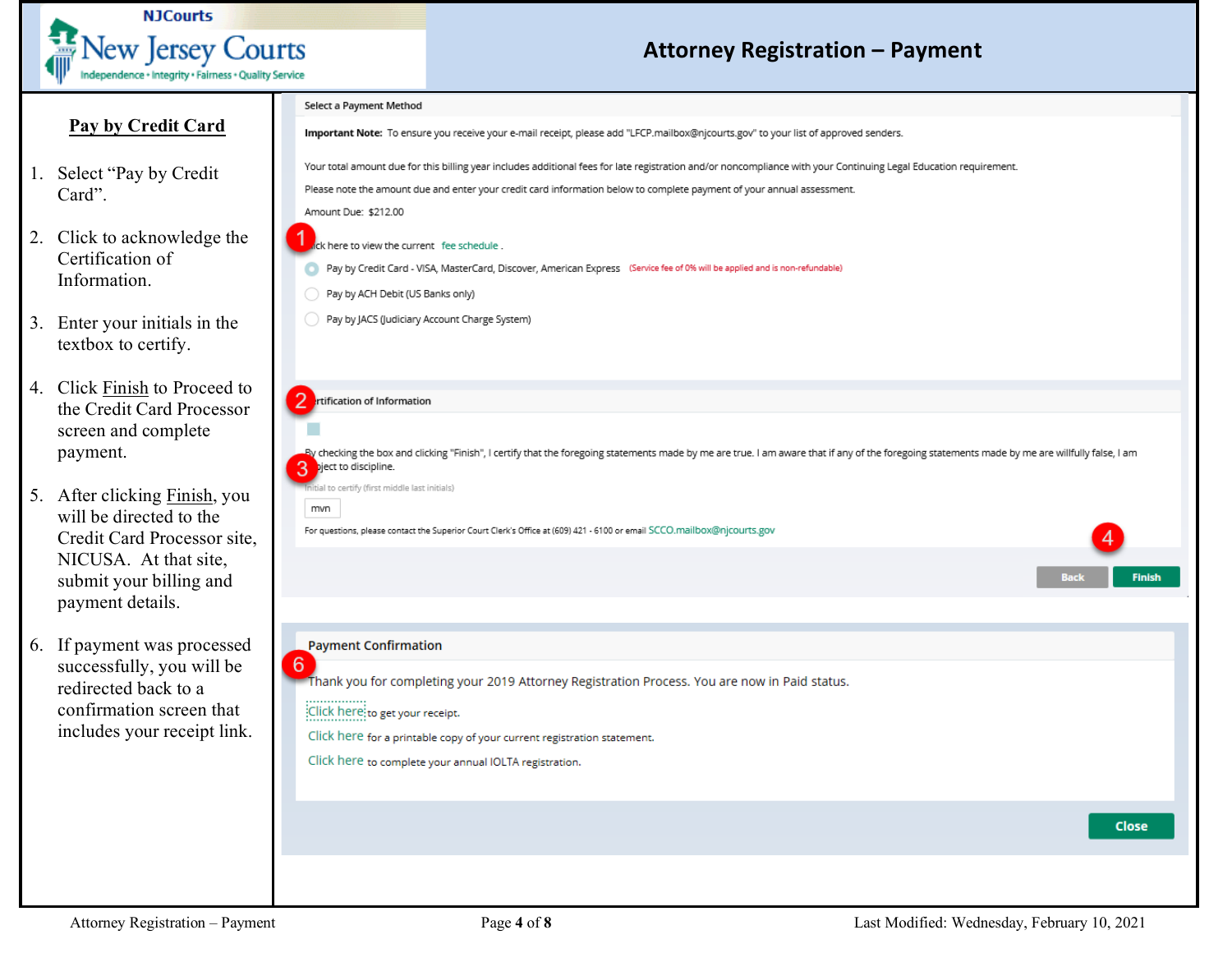

#### <span id="page-4-0"></span>**Pay by ACH Debit**

- 1. Select "Pay by ACH Debit".
- 2. Enter your electronic check/ACH information.

**NOTE:** Check# should not be entered.

- 3. Click to acknowledge the Certification of Information.
- 4. Enter your initials in the textbox to certify.
- 5. Click Finish.
- 6. You will be redirected to a confirmation screen that includes your receipt link.

| Select a Payment Method                                                                                                                                                         |                                                                                                                        |                                                                                                                                                                     |
|---------------------------------------------------------------------------------------------------------------------------------------------------------------------------------|------------------------------------------------------------------------------------------------------------------------|---------------------------------------------------------------------------------------------------------------------------------------------------------------------|
|                                                                                                                                                                                 |                                                                                                                        | Important Note: To ensure you receive your e-mail receipt, please add "LFCP.mailbox@njcourts.gov" to your list of approved senders.                                 |
|                                                                                                                                                                                 |                                                                                                                        | Please note the amount due and enter your ACH Debit information below to complete payment of your annual assessment.                                                |
| Amount Due: \$212.00                                                                                                                                                            |                                                                                                                        |                                                                                                                                                                     |
|                                                                                                                                                                                 |                                                                                                                        |                                                                                                                                                                     |
| Click here to view the current fee schedule.                                                                                                                                    |                                                                                                                        |                                                                                                                                                                     |
|                                                                                                                                                                                 |                                                                                                                        | Pay by Credit Card - VISA, MasterCard, Discover, American Express (Service fee of 3% will be applied and is non-refundable)                                         |
| Pay by ACH Debit (US Banks only)                                                                                                                                                |                                                                                                                        |                                                                                                                                                                     |
| Pay by JACS (Judiciary Account Charge System)                                                                                                                                   |                                                                                                                        |                                                                                                                                                                     |
|                                                                                                                                                                                 |                                                                                                                        |                                                                                                                                                                     |
| and reinstatement fees will be assessed.                                                                                                                                        |                                                                                                                        | I understand that if my payment is dishonored and I fail to submit a valid payment prior to the deadline date or publication of the ineligible list, customary late |
| Account Name: *                                                                                                                                                                 | Bank Name: *                                                                                                           |                                                                                                                                                                     |
| Admin                                                                                                                                                                           | TD Bank                                                                                                                |                                                                                                                                                                     |
| Routing Number *                                                                                                                                                                | Confirm Routing Number *                                                                                               | YOUR US ONLY BANK<br>1001                                                                                                                                           |
|                                                                                                                                                                                 |                                                                                                                        | 1234 MAIN STREET<br>ANYTOWN, USA 12345                                                                                                                              |
| ACH Account Number *                                                                                                                                                            | Confirm ACH Account Number *                                                                                           | <b>SANDS DIE</b><br>$\mathbf{a}$                                                                                                                                    |
|                                                                                                                                                                                 |                                                                                                                        |                                                                                                                                                                     |
| Account Type: *<br>$\bullet$ Checking $\circ$ Saving                                                                                                                            |                                                                                                                        | PO8<br>.123456789. . 000123456789.<br><b>1001</b><br>ROUTING NUMBER ACCOUNT NUMBER<br><b>CHECK#</b><br>(INCLUDE ALL)<br>(DO NOT USE)                                |
| <b>Certification of Information</b>                                                                                                                                             |                                                                                                                        |                                                                                                                                                                     |
| $\overline{\mathscr{S}}$                                                                                                                                                        |                                                                                                                        |                                                                                                                                                                     |
|                                                                                                                                                                                 |                                                                                                                        | By checking the box and clicking "Finish", I certify that the foregoing statements made by me are true. I am aware that if any of the foregoing statements made by  |
| Initial to certify (first middle last initials)                                                                                                                                 |                                                                                                                        |                                                                                                                                                                     |
| AB                                                                                                                                                                              |                                                                                                                        |                                                                                                                                                                     |
|                                                                                                                                                                                 | For questions, please contact the Superior Court Clerk's Office at (609) 421 - 6100 or email SCCO.mailbox@njcourts.gov |                                                                                                                                                                     |
|                                                                                                                                                                                 |                                                                                                                        |                                                                                                                                                                     |
|                                                                                                                                                                                 |                                                                                                                        | <b>Back</b><br><b>Finish</b>                                                                                                                                        |
|                                                                                                                                                                                 |                                                                                                                        |                                                                                                                                                                     |
|                                                                                                                                                                                 |                                                                                                                        |                                                                                                                                                                     |
|                                                                                                                                                                                 |                                                                                                                        |                                                                                                                                                                     |
|                                                                                                                                                                                 | Thank you for completing your 2019 Attorney Registration Process. You are now in Paid status.                          |                                                                                                                                                                     |
|                                                                                                                                                                                 |                                                                                                                        |                                                                                                                                                                     |
|                                                                                                                                                                                 | Click here for a printable copy of your current registration statement.                                                |                                                                                                                                                                     |
| me are willfully false, I am subject to discipline.<br><b>Payment Confirmation</b><br>Click here to get your receipt.<br>Click here to complete your annual IOLTA registration. |                                                                                                                        |                                                                                                                                                                     |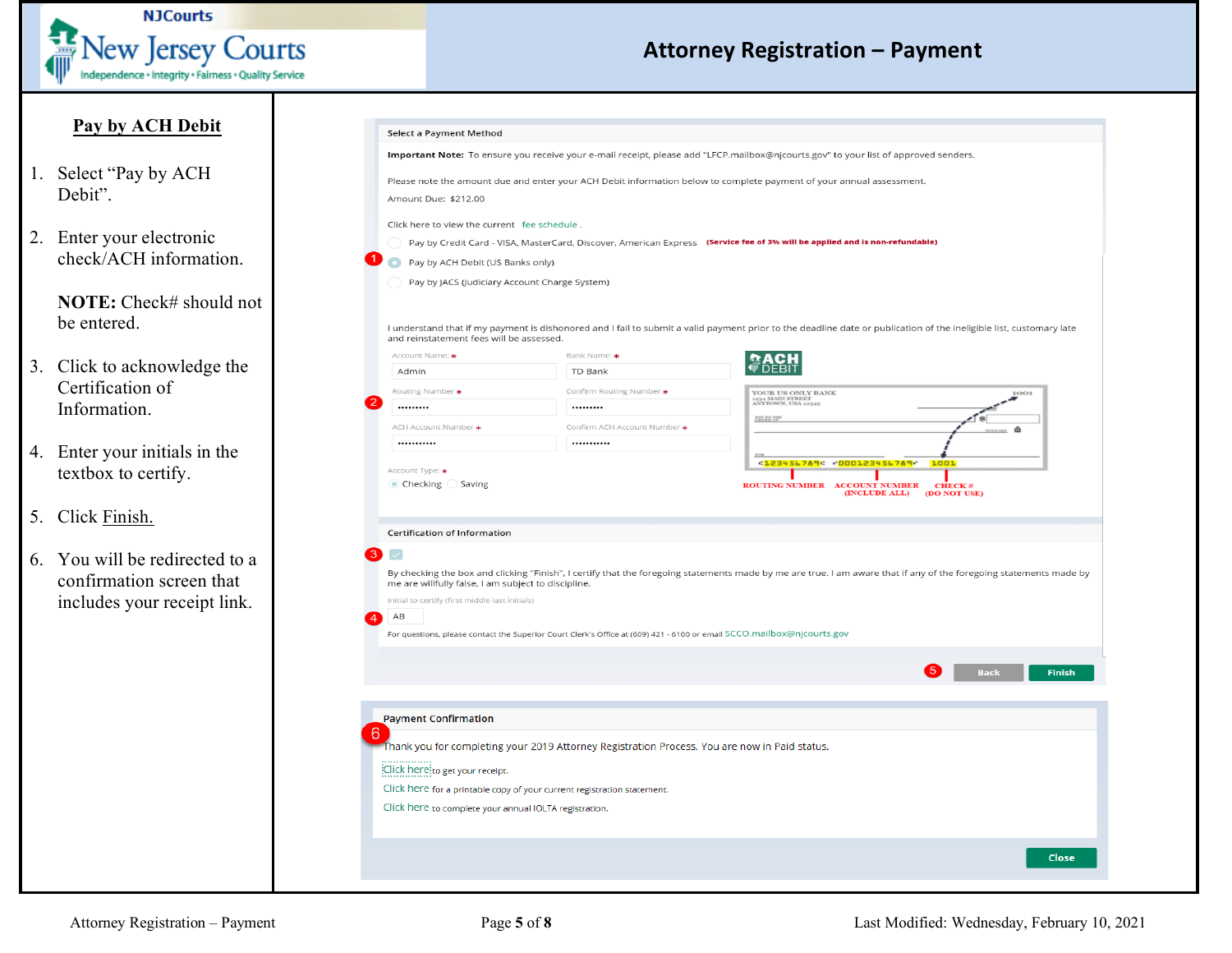

#### **Pay by JACS**

- <span id="page-5-0"></span>1. Select "Pay by JACS".
- 2. Enter the JACS account you are authorized to use.
- 3. Click to acknowledge the Certification of Information.
- 4. Enter your initials in the textbox to certify.
- 5. Click Finish.
- 6. You will be redirected to a confirmation screen that includes your receipt link.

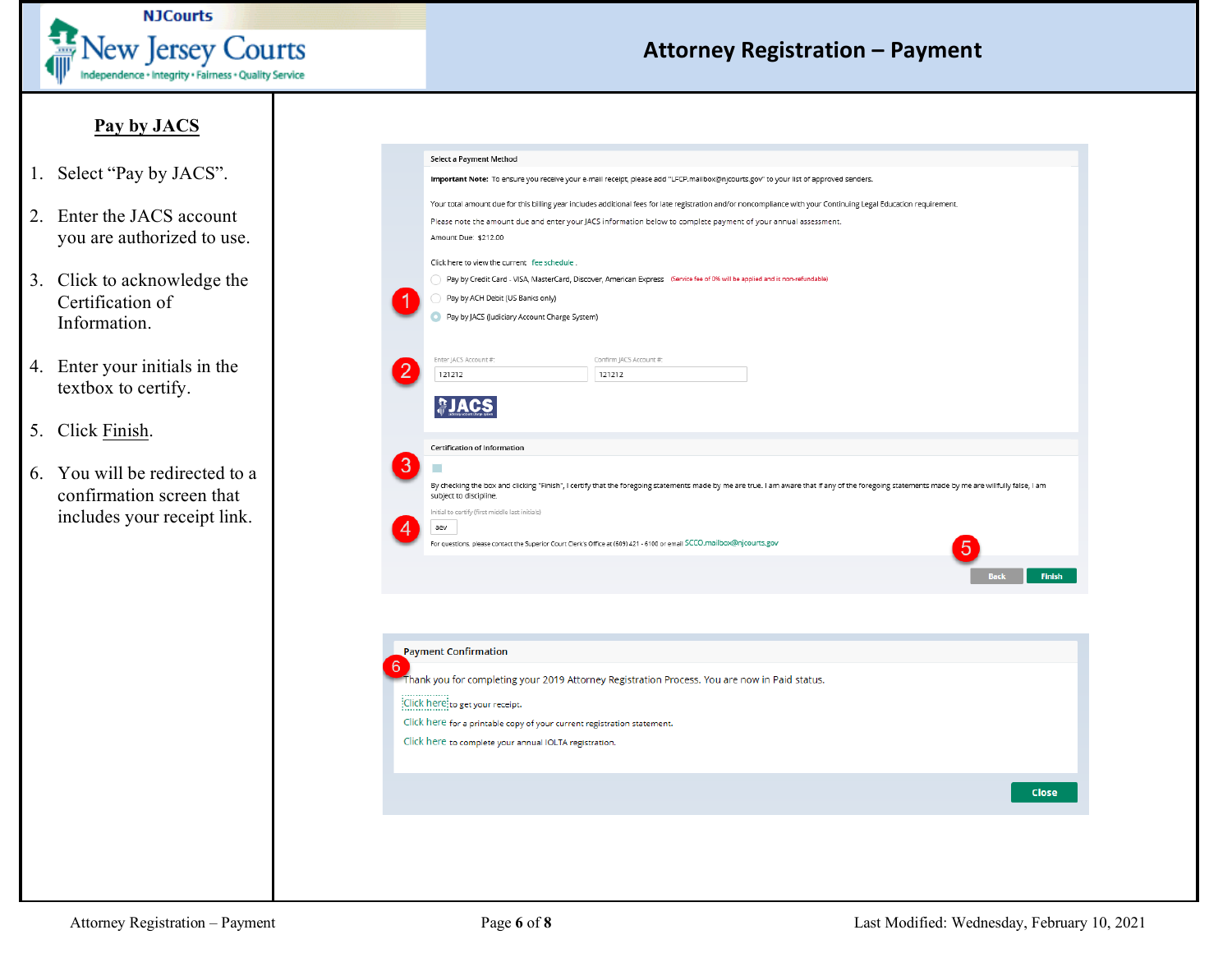#### <span id="page-6-0"></span>**Retired or Military Exemption**

If you are eligible to either the Retired or Military exemption:

- 1. Select "Request Retired or Military Exemption."
- 2. Select the exemption to which you are entitled.

**Note:** If Retired Exemption is selected, you must identify if you practice for a qualifying pro bono service organization as defined by R.1:21-11(a) for Legal Services of New Jersey and the associated legal regional programs.

- 3. Check to acknowledge the Certification.
- 4. Initial to certify.
- 5. Click Finish.
- 6. You will be redirected to a confirmation screen that includes your receipt link.

#### **Employer Pay**

<span id="page-6-1"></span>If your employer has previously agreed to pay your assessment online: